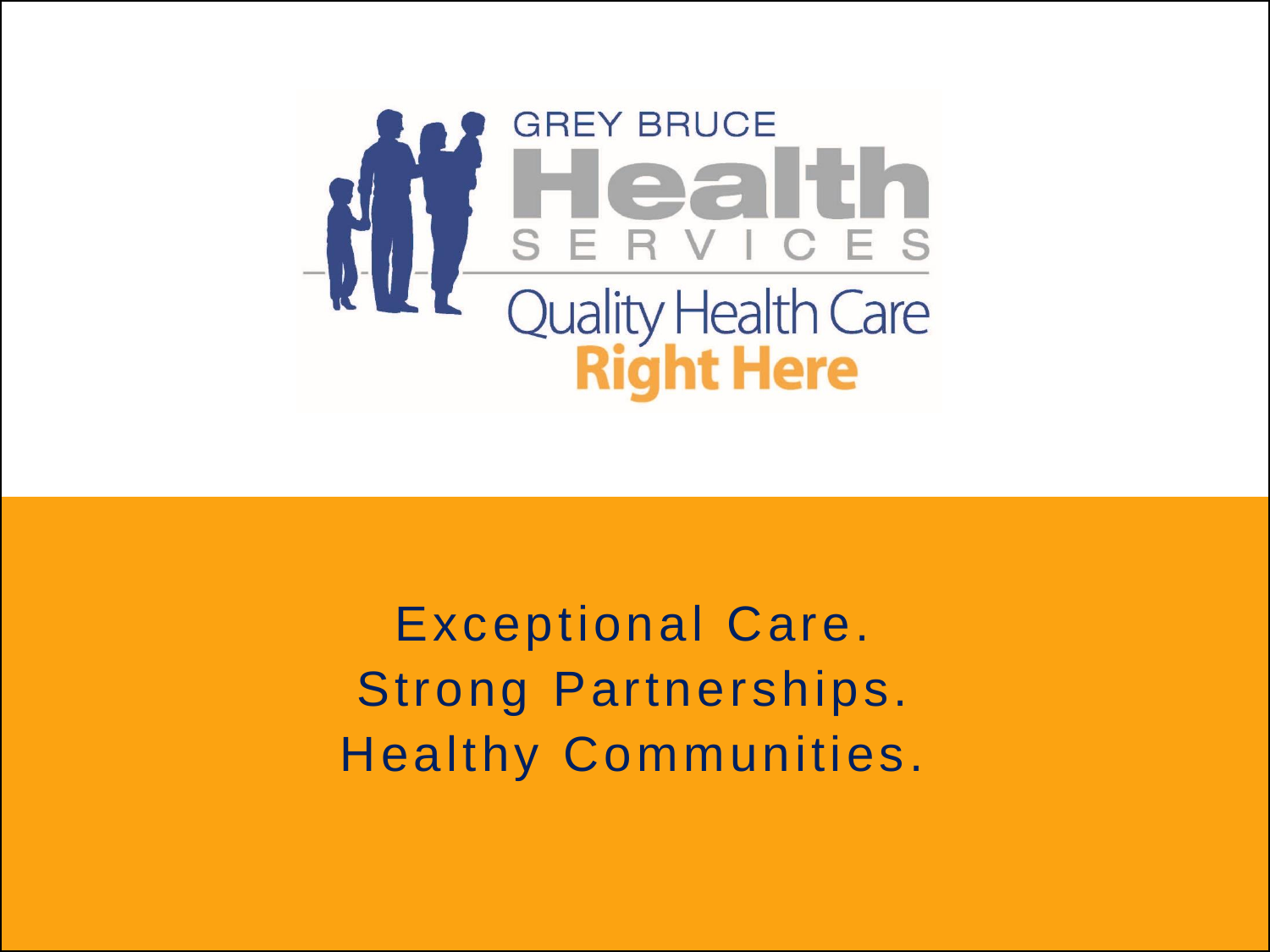## Role and Function

- Grey Bruce Health Services operates six hospitals located in the Grey Bruce region. We have 1,600 dedicated & compassionate staff and over 150 physicians all working collaboratively to deliver excellent patient care.
- Our Mental Health & Addictions department is comprised of comprehensive inpatient and outpatient services operating from a Recovery framework. We are the only Schedule 1 facility in Grey Bruce.
- We provide short and long term mental health and addiction support across the Grey Bruce region within our clients' home communities. We work closely with other agencies & organizations in order to provide coordinated, effective services.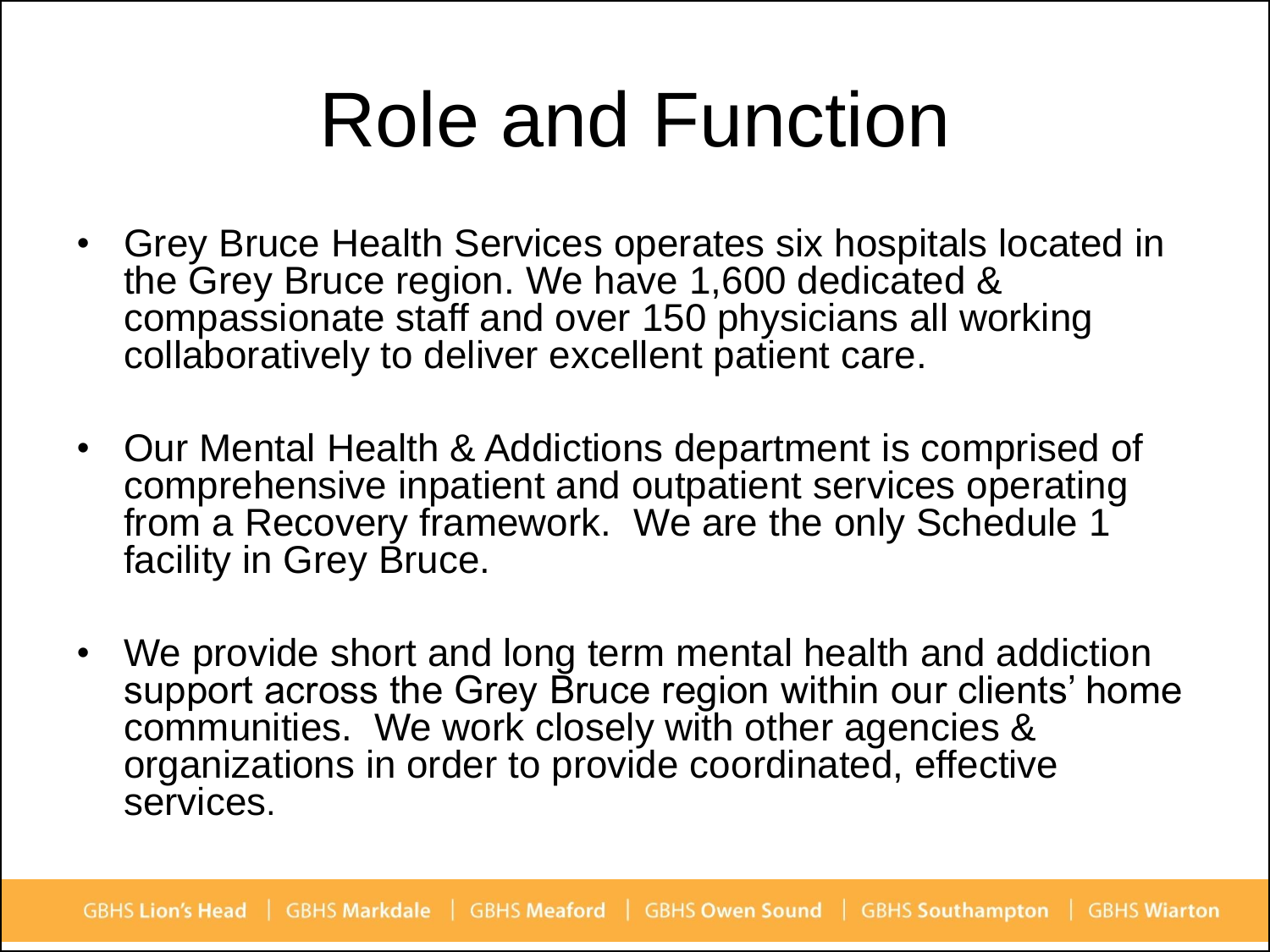### Types of Services Offered

#### **Inpatient Dutpatient-Child, Adult, Geriatric Cutpatient-**

|                                                                                                                                  |                                                                                                                                                                |                                                                                                                                                               |                                                                                                          | <b>Addictions</b>                                                                                                                                  |
|----------------------------------------------------------------------------------------------------------------------------------|----------------------------------------------------------------------------------------------------------------------------------------------------------------|---------------------------------------------------------------------------------------------------------------------------------------------------------------|----------------------------------------------------------------------------------------------------------|----------------------------------------------------------------------------------------------------------------------------------------------------|
| <b>Clinical Nurse Specialist</b><br>Provide education and MHA<br>support to non mental health<br>units.                          | <b>Behavioural Support Ontario</b><br>Mobile Geriatric team                                                                                                    | <b>Community Crisis</b><br>Provides follow up to all<br>patients discharged from<br>inpatient unit                                                            | <b>Case Management Services</b><br><b>Teams throughout GB</b>                                            | <b>Community Addiction</b><br><b>Treatment Services</b><br>(three week treatment<br>program with live in option)                                   |
| <b>Inpatient Mental Health Units</b><br>Paeds Inpatients- 2 beds<br>Geriatric Inpatients- 16 beds<br>Acute MH Inpatients-22 beds | <b>Geriatric Mental Health</b><br><b>Aftercare Social Worker</b>                                                                                               | <b>Community Treatment Order</b><br>Coordinator                                                                                                               | <b>North Bruce Team</b><br>Wiarton                                                                       | <b>Rapid Access Addiction</b><br><b>Medicine Clinic (RAAM)</b><br>Physicians and counsellors.<br>Services throughout GB/<br>Nawash and Saugeen FN. |
| <b>Nurse Practitioners</b><br>(Inpatient, Outpatient Mental<br><b>Health clinics and Addiction</b><br>medicine)                  | <b>Prevention and Early</b><br><b>Intervention Program for</b><br><b>Psychosis</b><br>Counselling, Case<br>Management, Psychiatry and<br><b>Family Support</b> | <b>Crisis Intervention Team</b><br><b>ED Crisis Services</b><br>After hours support with CMHA<br>Pediatric support 7-13                                       | <b>Psychiatry</b><br>6 FT Adult Psychiatrists<br>2 FT Child Psychiatrists<br>4 PT psychiatrists          | <b>Saugeen First Nation Outreach</b><br>and Primary Care Clinics                                                                                   |
| <b>Withdrawal Management</b><br><b>Services</b><br>Detox services                                                                | <b>Assertive Community</b><br><b>Treatment Team</b><br>Seven day a week community<br>care for those with a serious<br>mental illness                           | <b>Crisis Support Program</b><br>ED 24/7 program                                                                                                              | <b>Psychology</b><br>Psychological Assessments for<br>referrals from Psychiatry                          | <b>Substance Use Counsellors-</b><br>Inpatients & ED                                                                                               |
| <b>Family &amp; Peer Support</b><br>Partnership with CMHA                                                                        | <b>Brief Counselling Services</b><br><b>CBT</b> counselling<br><b>DBT Counselling and Groups</b>                                                               | <b>Dual Diagnosis</b><br>Coordination, case<br>management and psychiatric<br>care for those patients with a<br>mental illness and<br>developmental disability | <b>Sexual Assault &amp; Partner</b><br><b>Abuse Care Centre</b><br>Counselling and<br>24/7 on call to ED |                                                                                                                                                    |

GBHS Lion's Head | GBHS Markdale | GBHS Meaford | GBHS Owen Sound | GBHS Southampton **GBHS Wiarton**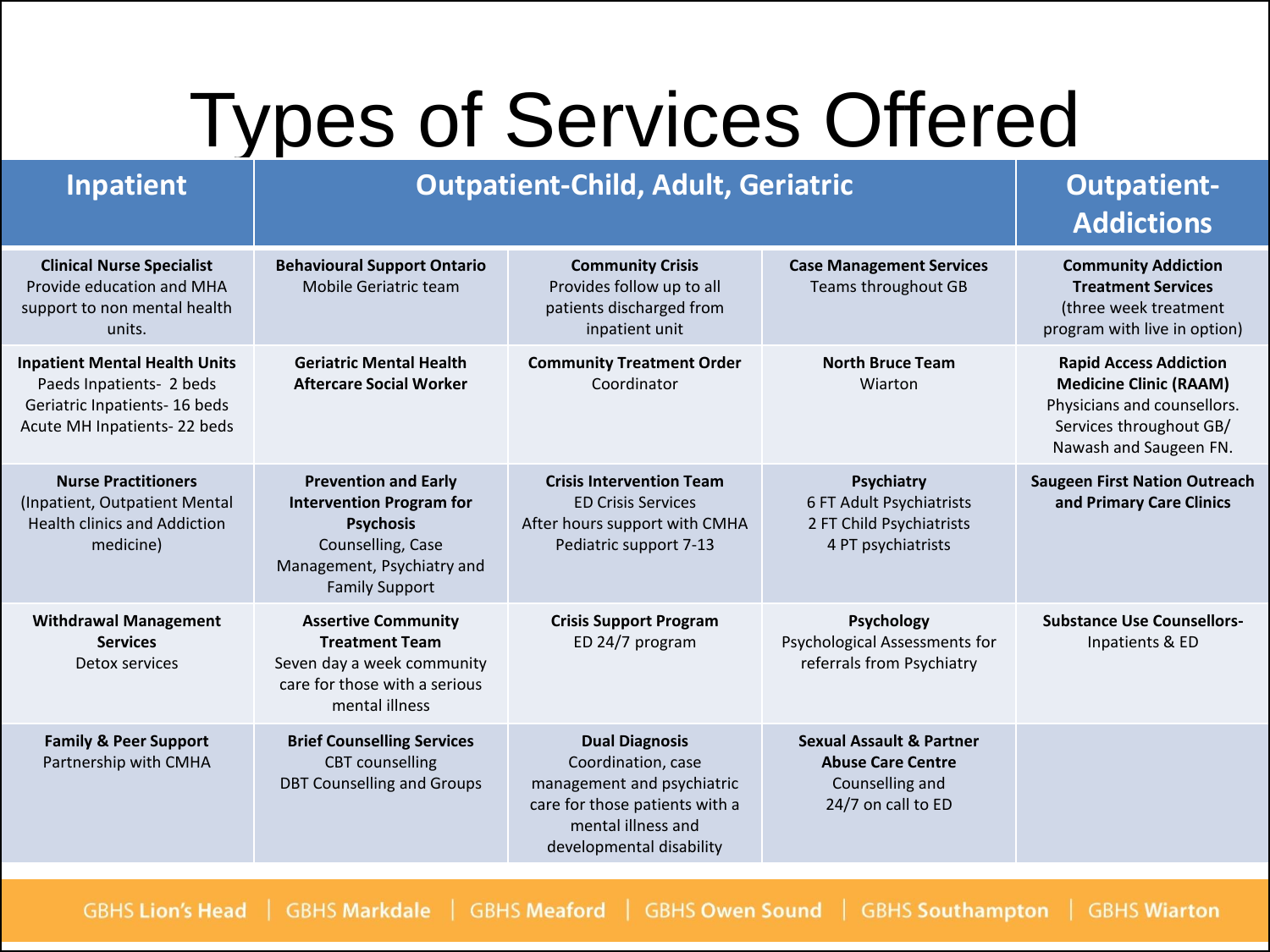### Volumes

| <b>Case Management:</b>             |                            |  |
|-------------------------------------|----------------------------|--|
|                                     | 1500 individuals supported |  |
|                                     | 23,000 visits              |  |
| <b>Crisis Services:</b>             |                            |  |
|                                     | 3500 individuals supported |  |
|                                     | 6000 visits                |  |
| <b>Counselling/SAPACC supports:</b> |                            |  |
|                                     | 1200 individuals supported |  |
|                                     | 4400 visits, 500 groups    |  |
| <b>Geriatric Services</b>           |                            |  |
|                                     | 3500 individuals           |  |
|                                     |                            |  |
| <b>Psychiatry visits</b>            |                            |  |
|                                     | 750 pediatrics             |  |
|                                     | 9000 adults                |  |
|                                     | 820 Seniors                |  |
| <b>Addiction services:</b>          |                            |  |
|                                     | 2739 individuals           |  |
|                                     | 5500 visits                |  |
|                                     | 1500 groups                |  |
|                                     |                            |  |
| 750-800 inpatient admissions a year |                            |  |